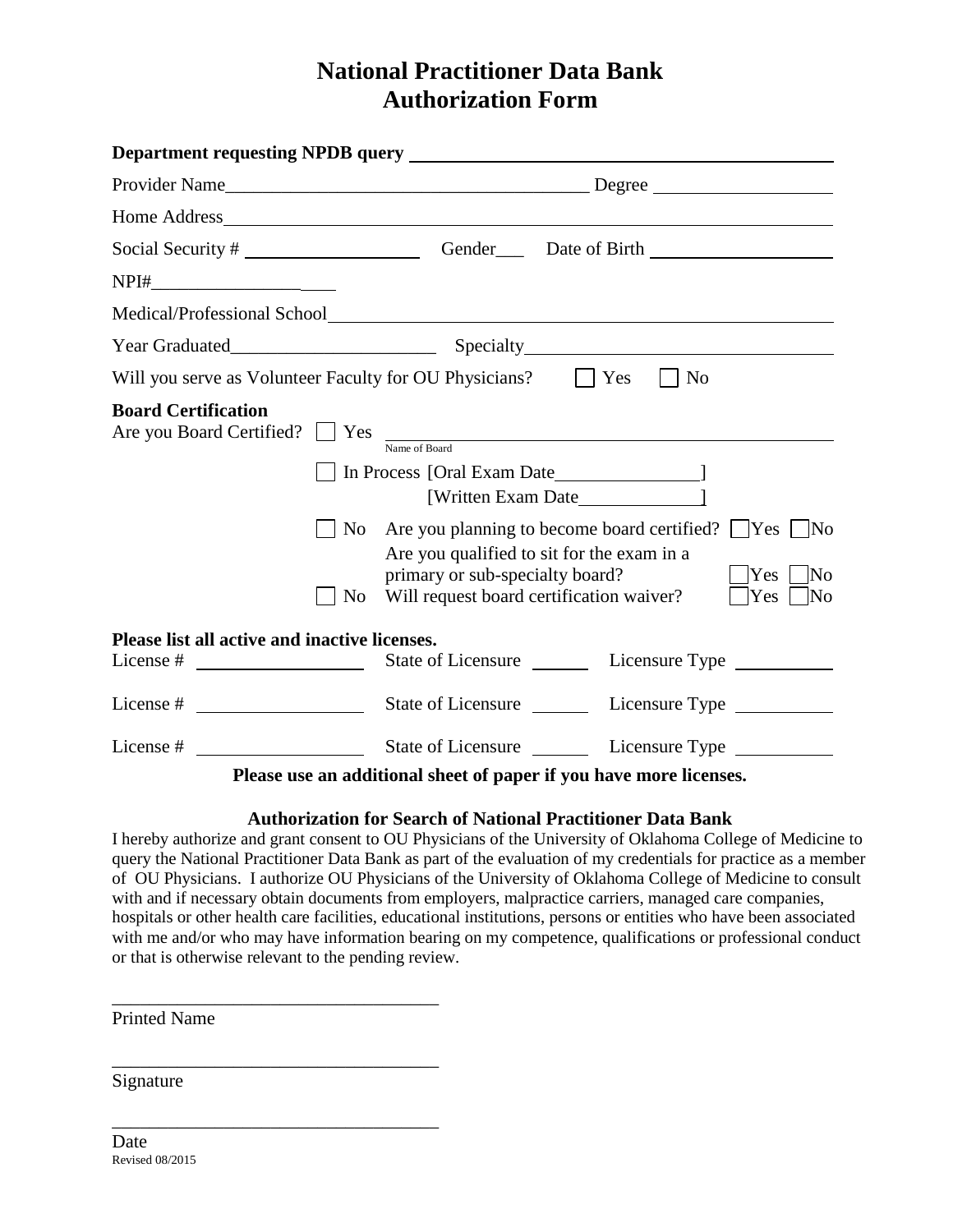**The following questions are relevant to "credentialing" physicians for the clinical practice privileges in hospitals, medical groups, and with health care plans. These or similar questions will be asked of all physicians by these institutions or agencies. Therefore, it is prudent to explore these issues in some manner in advance of offering faculty appointment.**

#### **If you answer 'Yes' to any of the questions below, please explain on another sheet of paper**.

| 1. | Has your medical/professional license/registration ever been suspended, limited, denied, terminated,<br>canceled, investigated, disciplined, placed on probation or have you ever received or been asked to sign<br>a letter of agreement or letter of concern?                                                                                                                                                                                                                                                                                                                   | Yes               | N <sub>0</sub>                                     |
|----|-----------------------------------------------------------------------------------------------------------------------------------------------------------------------------------------------------------------------------------------------------------------------------------------------------------------------------------------------------------------------------------------------------------------------------------------------------------------------------------------------------------------------------------------------------------------------------------|-------------------|----------------------------------------------------|
| 2. | Has your Drug Enforcement Administration (DEA), Oklahoma Bureau of Narcotics and Dangerous<br>Drugs (OBNDD) or other state narcotic certification ever been suspended, limited, denied, canceled,<br>revoked, voluntarily or involuntarily surrendered or placed on probation?                                                                                                                                                                                                                                                                                                    | Yes               | N <sub>0</sub>                                     |
| 3. | Has any of your academic appointments, clinical employment, clinical privileges, professional liability<br>insurance, participation on any health plans, professional societies or board certification ever been, or<br>currently in process of being, either on a voluntary or involuntary basis, denied, revoked, relinquished,<br>suspended, reduced, limited, placed on probation, not renewed, terminated or under investigation?                                                                                                                                            | Yes               | N <sub>0</sub>                                     |
| 4. | Have you ever been charged with or convicted of or pled guilty to a felony?                                                                                                                                                                                                                                                                                                                                                                                                                                                                                                       | Yes               | N <sub>0</sub>                                     |
| 5. | Have you ever voluntarily resigned or withdrawn an application from an organization to avoid an<br>investigation?                                                                                                                                                                                                                                                                                                                                                                                                                                                                 | Yes               | N <sub>o</sub>                                     |
| 6. | Have you ever had a malpractice claim filed against you? If yes, how many?<br>Was there a judgment against you?<br>Are there any claims currently pending? Please provide a brief description of each case including the<br>status.                                                                                                                                                                                                                                                                                                                                               | Yes<br>Yes<br>Yes | N <sub>0</sub><br>N <sub>0</sub><br>N <sub>o</sub> |
| 7. | Have you ever been reported to the National Practitioner Data Bank (NPDB) or Healthcare Integrity<br>Protection Data Bank (HIPDB) for any reason?                                                                                                                                                                                                                                                                                                                                                                                                                                 | Yes               | N <sub>0</sub>                                     |
| 8. | Have you ever been excluded from participation in the Medicare program, Medicaid program, or any<br>other federal or state program?                                                                                                                                                                                                                                                                                                                                                                                                                                               | Yes               | No                                                 |
| 9. | Have you been covered on a claims-made policy for professional liability insurance?<br>If yes, was a tail coverage policy purchased?                                                                                                                                                                                                                                                                                                                                                                                                                                              | Yes<br>Yes        | No<br>N <sub>0</sub>                               |
|    | 10. Have you been counseled or otherwise disciplined for alleged disruptive behavior or unprofessional<br>conduct?                                                                                                                                                                                                                                                                                                                                                                                                                                                                | Yes               | No                                                 |
|    | 11. If applicable, current visa type: ________________ status: __________                                                                                                                                                                                                                                                                                                                                                                                                                                                                                                         | Yes               | No                                                 |
|    | 12. Attached are the relevant portions of the application from the Oklahoma State Medical Licensure Board,<br>hospital privileges, and OU Physicians (on behalf of third party payers). Please review the questions<br>carefully. Affirmative answers to any of the questions may delay or prevent you from obtaining<br>necessary licenses, credentialing, and hospital privileges. Based on your review of these applications,<br>are you aware of any information that would delay or prevent you from securing licensing, credentialing,<br>or privileging? See Attachment 1. | Yes               | No                                                 |
|    | 13. Are you aware of any information that could potentially adversely affect the safety and welfare of<br>patients under your care?                                                                                                                                                                                                                                                                                                                                                                                                                                               | Yes               | No                                                 |

#### **If you answer yes to any of the questions above please explain on another sheet of paper**.